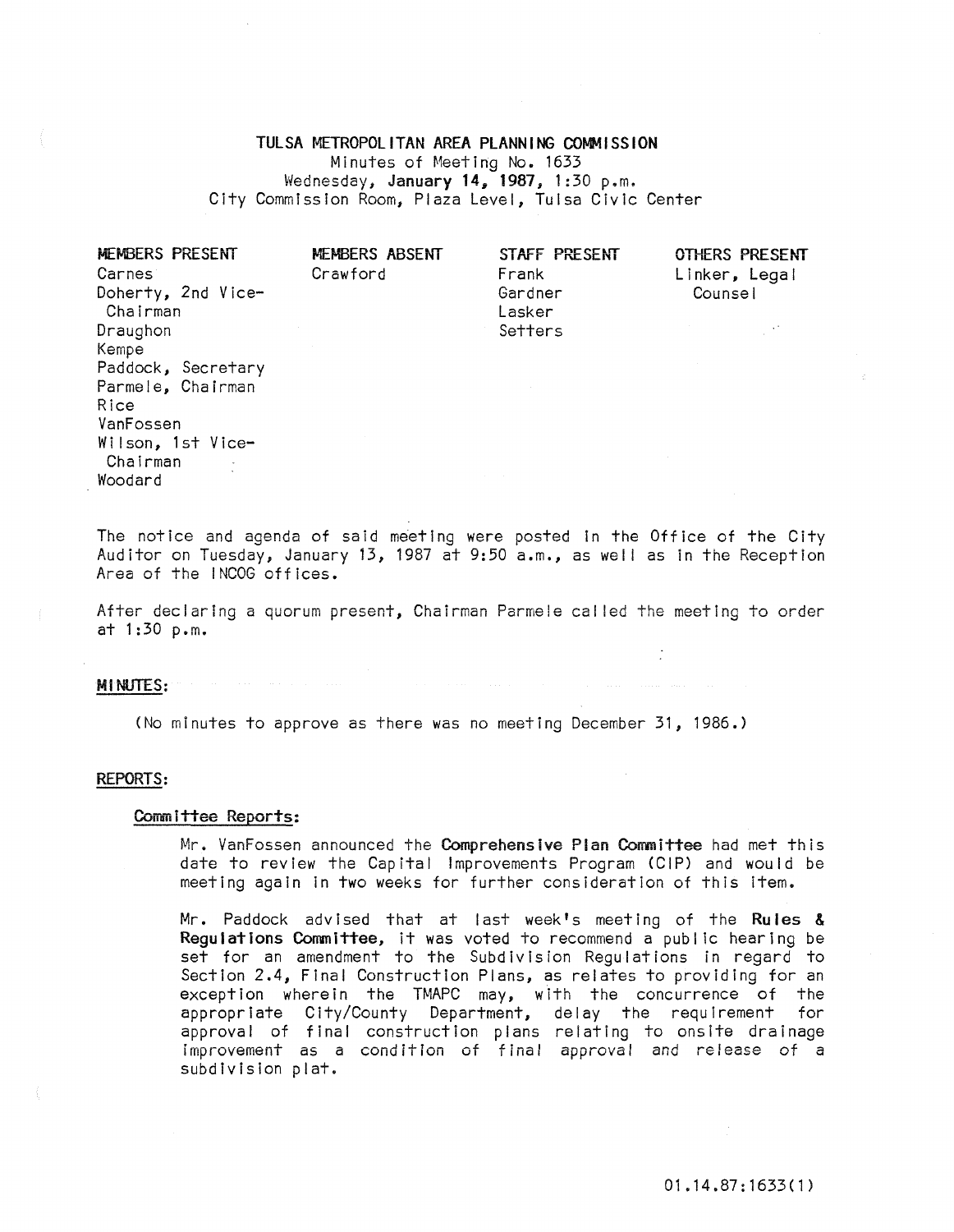## TMAPC ACTION: 9 members present

On MOTION of PADDOCK, the Planning Commission voted 9-0-0 (Carnes, Doherty, Draughon, Paddock, Parme Ie, R ice, VanFossen, Wi I son, Woodard, "aye"; no "nays" *i* no "abstent Ions"; (Crawford I Kempe, "absent") to SET a Public Hearing for Wednesday, February 4, 1987 to consider an amendment to the Subdivision Requiations, Section  $2.4$ , Final Construction Plans, as recommended by the Rules & Regulations Committee.

Mr. Paddock further advised the Rules & Regulations Committee ,would be meeting again January 21, 1987.

## Director's Report:

Mr. Lasker advised INCOG would be starting their budget and program development for the next fiscal year in February and asked the Commission members to submit any Ideas or suggestions on any project they would I Ike Included in the work program. Mr. Lasker stated the representatives of the Citizen Planning Teams would also be meeting In February to discuss possible work program Items.

Mr. Lasker announced that the new Chairman of the Board of the Indian Nations Council of Governments was Mr. Mel Rice, Tulsa County Commissioner.

In reference to a letter received by Chairman Parmele, Mr. Gardner advised the BOA held a hearing to approve a Greyhound Bus Terminal on<br>11th Street near the Mingo Valley Expressway (BOA 14222). Mr. 11th Street near the Mingo Valley Expressway (BOA 14222). Gardner stated notice was sent out on this item, and one protestant made an appearance at the hearing who stated his primary concern was<br>exhaust from the buses. The BOA dealt with this concern in their The BOA dealt with this concern in their actions and ultimately approved the bus terminal per the plot pian. Mr. Gardner further advised that fol lowing the BOA action, the balance of the neighborhood heard about this matter and that prompted the letter(s) to the TMAPC. He advised the interested parties felt like the notice process did not work properly. Mr. Gardner stated that, according to INCOG records, none of the notification letters were returned from the property owners.

Mr. Gardner stated that the notification procedure for BOA and zoning matters was to notify all property owners within 300' and to also notify the Citizen Planning Team Chairman of the District. In this case, the Chairman lives a few miles from this particular site, however, the Co-Chairman lives a couple of blocks from the Terminal. He stated he felt it was incumbent upon the Chairman and Co-Chairman of the Districts to communicate, along with other members of the Citizen Planning Team, their concerns on matters of this nature. Mr. Gardner suggested that at the meeting in February with the Citizen Planning Teams that instances such as this be reviewed, so as to relay the Importance of communication in order to get a district more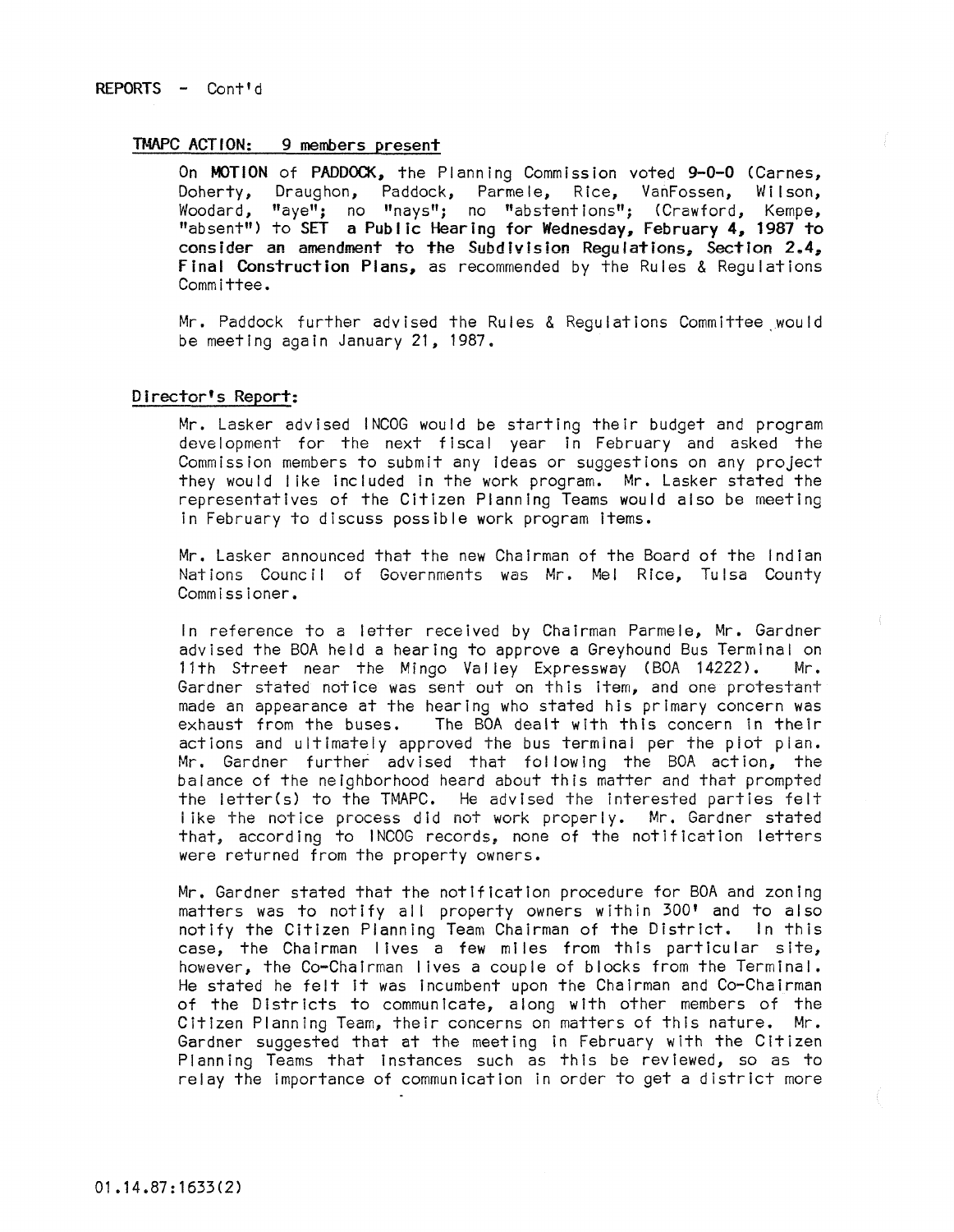active In their participation on BOA and zoning matters. Chairman Parmele agreed that this needed to be followed up at the February meeting to show how the process should work between the Chairman and Co-Chairman in order to stay informed.

Mr. Draughon Inquired how the 300' notification area was decided on this particular case, as there were other instances where there weren't many homeowners within 300', but there were in a 600' area. Mr. Gardner advised the State law established the requirements for notice. Mr. Gardner stated he felt the mechanics or procedures for notification were in place, but if the Planning Team members were not active, then homeowners who might be Interested and I ive outside the 300' area would not find out until after the fact.

In regard to the Creek Expressway, and In I ight of a new Governor and State administration, Ms. Wilson inquired what INCOG's role would be in closely monitoring the Expressway on the new bureaucratic system. Mr. Lasker stated that INCOG would be keeping In top of the process through the Transportation Pol icy Committee and Technical Committee, as well as keeping in touch with the Oklahoma Department of Transportation (ODOT) as to the progress of this  $\mathsf{Express}$ way. Mr. Lasker added that the INCOG Staff would be providing Information to the consultants, and ODOT will be reporting to both the TMAPC and INCOG on a periodic basis.

### ZONING PUBLIC HEARiNG:

Application No.: Z-6139 Present Zoning: RS-3 Applicant: Frye<br>Location: South & West of the SW/c of Mingo and 58th Street South & West of the SW/c of Mingo and 58th Street Size of Tract: 1.5 acres, approximate

Date of Hearing: January 14, 1987 Continuance Suggested to: January 28, 1987

#### Relationship to the Comprehensive Plan:

The District 18 Plan, a part of the ComprehensIve Plan for the Tulsa Metropolitan Area, designates the subject property Low Intensity -Residential and Development SensitIve.

According to the "Matrix I Ilustrating District Plan Map Categories Relationship to Zoning Districts," the requested OL District Is **not** in accordance with the Plan Map.

 $\ddot{\phantom{a}}$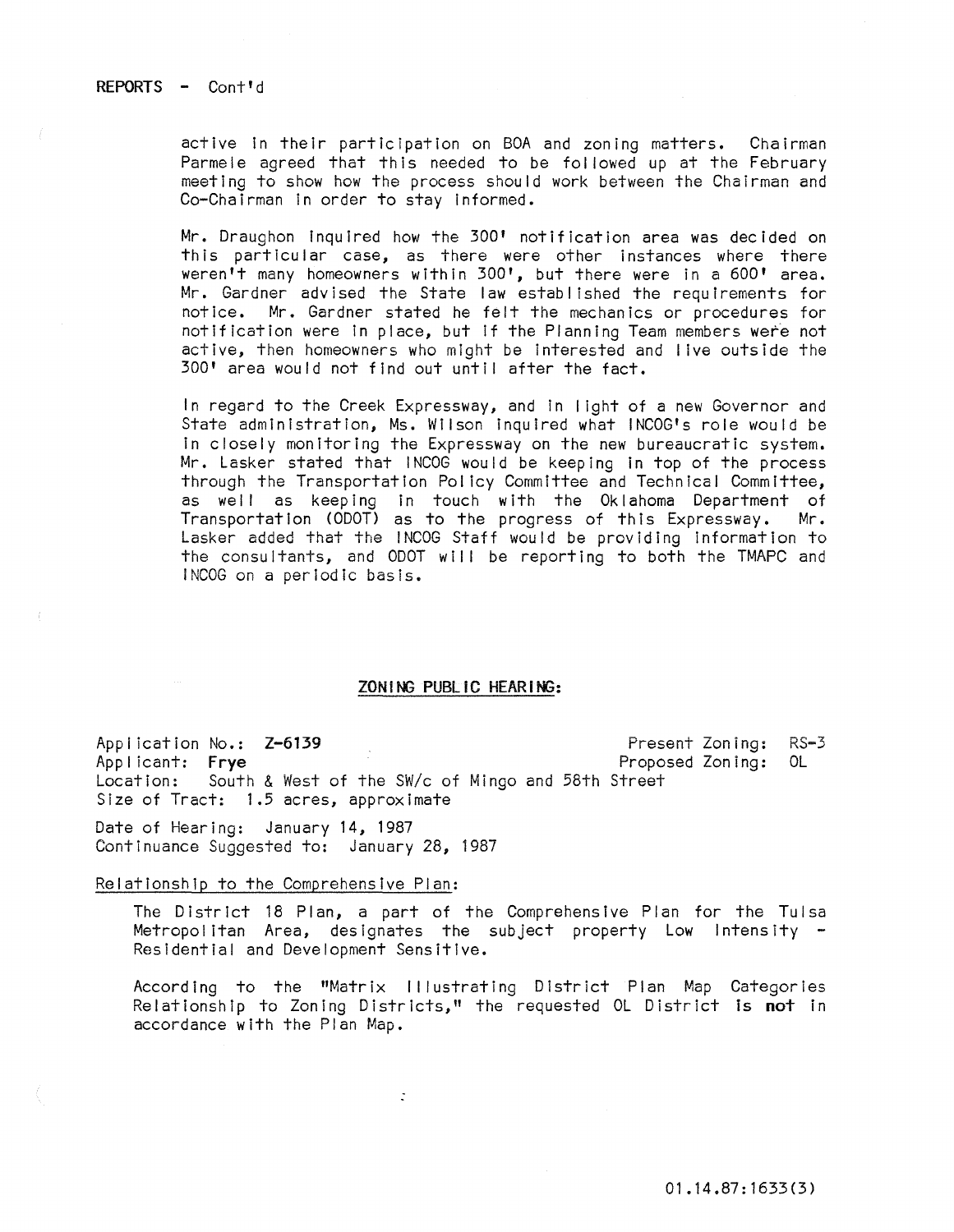## $Z-6139$  Frye  $-$  Cont<sup>t</sup>d

#### Staff Recommendation:

Site Analysis: The subject tract Is approximately 1.5 acres in size and located west of the northwest corner of East 61st Street and South Mingo Road. It is nonwooded, flat, vacant and is zoned RS-3. A portion of the eastern part of this tract is located in a designated floodplain area.

Surrounding Area Analysis: The tract is abutted on the north by a large barn and horse corral and a single-family dwelling zoned RS-3, on the east by an unoccupied medical cl inic zoned CS, on the south by vacant property zoned RM-I and PUD, and on the west by a single-family subdivision ,zoned RS-3.

Zoning and BOA Historical Summary: Commercial zoning has been permitted to a depth of 660 feet from Mingo Road along East 61st Street, basically at the node.

Conclusion: The subject tract is a part of the Woodland View Park 6th Addition and is specified on the plat as, "Reserve 'A' (Drainage Way)." The covenants on the plat state:

"Restricted drainage easements are reserved for overland drainage flow and no fence, wall, planting, aboveground structure or any other obstruction may be placed on said easements, nor may any alteration of grade, filling, or other action be taken that would in any way restrict the flow of surface water across said easement; this covenant shall run to the benefit of and be enforceable by the City of Tulsa."

Staff considers it inappropriate to evaluate the merits of a rezoning appl icatlon in the face of this covenant and recommends this item be CONTINUED a minimum of two weeks (unt!! January 28, 1987) to allow questions of drainage and related matters to be resolved between the CIty of Tulsa and owner.

### Comments & Discussion:

Chairman Parmele advised that the advertising fees had not been paid on this case and there was a legal question that needed to be resolved. Therefore, he requested Staff to update the Commission as to the status of this appl icatlon. (It was noted for the record that the appl icant was not present.) Mr. Gardner advised that, basically, the request was for rezoning property that not only had drainage problems, but the entire property appeared to be located in a drainage easement. He stated that Legal should advise whether the drainage issues should be addressed first, or if the Commission could proceed with the rezoning consideration. Mr. Gardner stated that this was the basis for Staff suggesting a continuation to January 28th.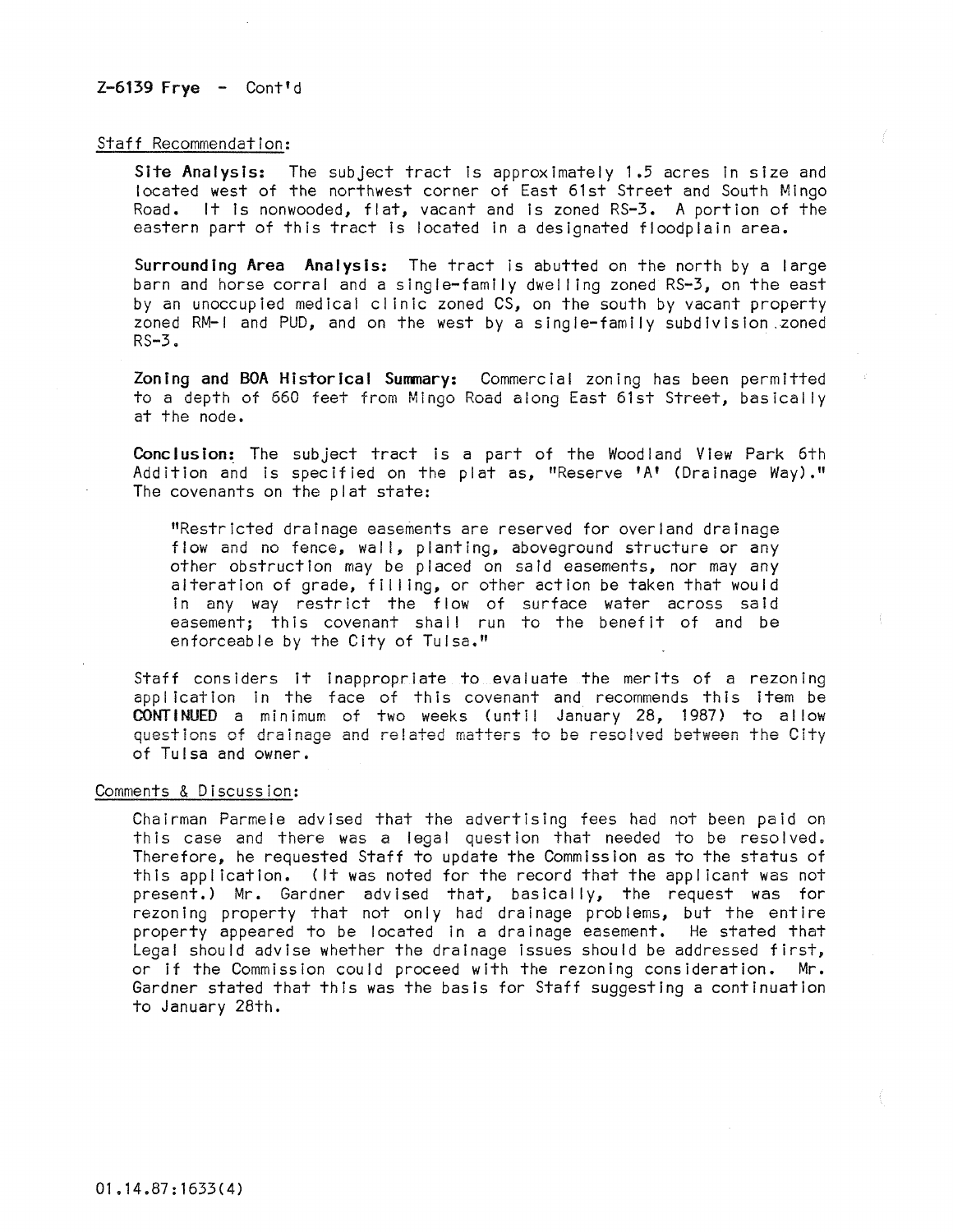Mr. Linker first stated that if there were a drainage easement on the property, It would not be affected by changing the zoning. However, the Commission should not want to put the applicant in a position where he possibly could not get financing to do engineering studies, etc. Mr. Linker added that should the appl icant indicate that he does not plan to do any engineering work to reclaim any of the property, then there would not be much reason to rezone to OL because the appi Icant could not proceed with development the way the property now stands. Mr. Gardner expanded on this by stating that should the latter instance prevail, rezoning the property might be premature and the Commission would be placing a zoning classification on a piece of property that had absolutely no utility as long as the drainage easement was in place and there was no way to get it off unless some creek improvements might be made. Mr. Gardner suggested that, should the Commission determine that zoning could be considered, then continue the matter so Staff could go back and review the zoning request.

Mr. Paddock asked Legal if It might be possible to recommend approval of rezoning subject to certain conditions being met In regard to drainage, or would this be an exception to the general rule that the TMAPC should not cond it lonally zone property. Mr. Linker advised that under the present Zoning Code, the Commission does not have the latitude to Impose conditions on straight zoning, as the only time the Commission does have that latitude was in the PUD/CO process. Mr. Paddock then inquired If, through the use of a PUD accompanying this rezoning request, the problem of not allowing conditional rezoning might be circumvented. Mr. Linker stated that reasonable conditions could be imposed during the PUD process, but he was not sure the Commission could accompl ish what Mr. Paddock was suggesting, even through the PUD process. Mr. Linker commented that what the Commission had to determine In this situation, was what the appl icant intended to do. Mr. Linker clarified that, If the appl icant was attempting to Improve this piece of property and reclaim part of it, then he did not think the Commission should stand In his way by denying the rezoning. However, if the applicant did not intend to do this, then he suggested the Commission be hesitant on the rezoning due to the physical facts that would prevent development under OL or Its present zoning.

Chairman Parmele suggested this case be continued for two weeks to al low this Information to be relayed to the applicant so he can determine what he wished to do.

#### TMAPC ACTION: 9 members present

On MOTION of PADDOCK, the Planning Commission voted 8-1-0 (Carnes, Draughon, Paddock, Parmele, Rice, VanFossen, Wilson, Woodard, "aye"; Doherty, "nay"; no "abstentions"; (Crawford, Kempe, "absent") to CONTINUE Consideration of Z-6139 Frye until Wednesday, January 28, 1987 at 1:30 p.m. in the City Commission Room, City Hall, Tulsa Civic Center.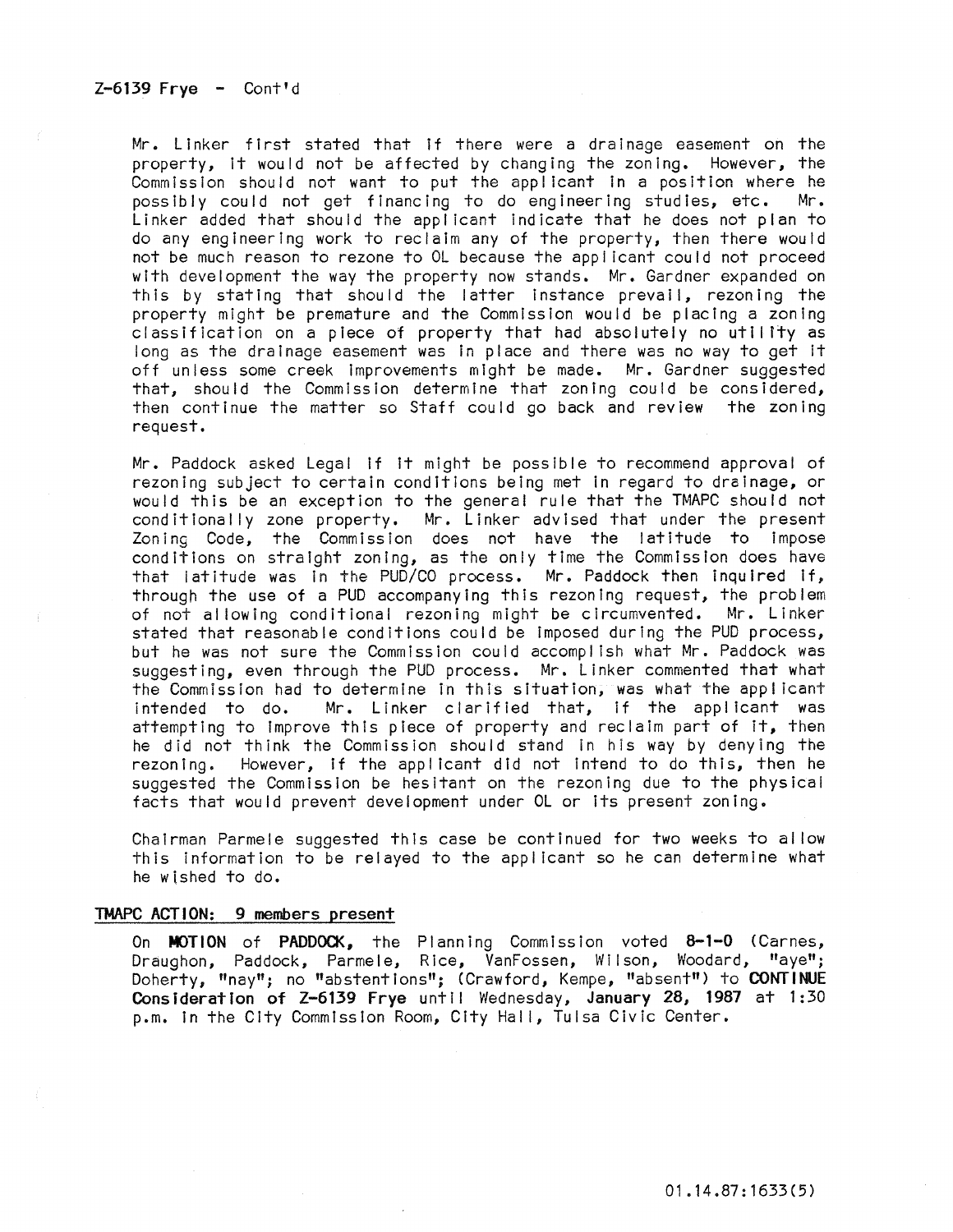\* \* \* \* \* \* \*

Appl ication No.: Z-6140 Applicant: Moody (Ryan)<br>Location: SW/c of 96th SW/c of 96th Street South & Memorial Drive Size of Tract: 3.5 acres, approximate Date of Hearing: January 14, 1987 Present Zoning: Proposed Zoning:  $RS-1$ CO

Presentation to TMAPC by: Mr. John Moody, 4100 SDK Tower (588-2651)

### Relationship to the Comprehensive Plan:

The District 26 Plan, a part of the Comprehensive Plan for the Tulsa Metropol itan Area, designates' the subject property Low IntensIty'- No Specific Land Use and Development Sensitive.

According to the "Matrix Illustrating District Plan Map Categories Relationship to Zoning Districts," the requested CO District Is **not** in accordance with the Plan Map.

### Staff Recommendation:

Site Analysis: The subject tract is approximately 3.5 acres in size and located on the west side of Memorial Drive at approximately 96th Street. It Is partially wooded, gently sloping, vacant and is zoned RS-l.

Surrounding Area Analysis: The tract is abutted on the north by vacant property which is planned for the Creek Expressway zoned AG, on the east by vacant property zoned CO, on the south by vacant property zoned RS-l, and on the west by vacant property which is the rear yards of large lot single-family residences zoned RS-1.

Zoning and BOA Historical Summary: The TMAPC and City Commission approved CO zoning on the east side of Memorial and through the Corridor Site Plan review and al lowed the commercial uses to extend from 101st Street north to the proposed Creek Expressway under a PUD/CO Outline Development Plan.

Conclusion: The subject tract is in a unique location, in that property to the north across the proposed expressway, and to the east Is already zoned Corridor. Although the Comprehensive Plan does not designate the tract as Corridor, it would qualify under the Development Guidel ines. Due to the existing residential development southwest of the subject tract, it Is Important that the depth of the Corridor zoning be I imited to mInimize any detrimental impact. Staff recommends Corridor zoning to a depth of 537.3 feet, which covers the subject tract on Memorial Drive and which will align with the existing commercial node on the northwest corner of<br>East 101st Street South and South Memorial Drive. Staff would also East 101st Street South and South Memorial Drive. recommend that the intensity of development for the subject tract be limited through the Site Plan process until such time the property abutting the subject tract to the north Is purchased for the Creek Expressway. It Is noted that the appl icant has stated the proposed use is automotive/commercial.

Therefore, Staff recommends APPROVAL of Corridor zoning as requested.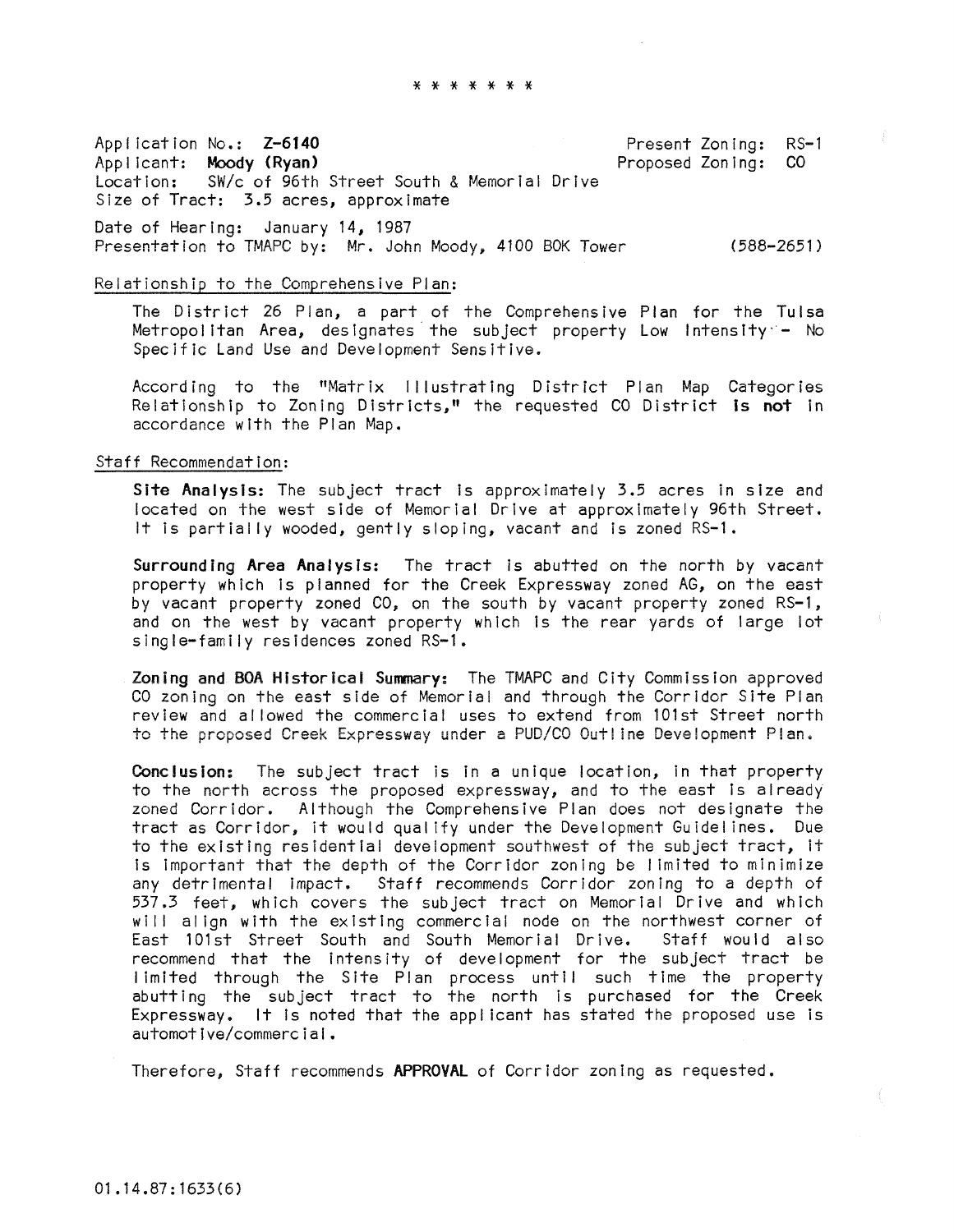## $Z-6140$  Moody (Ryan) - Cont'd

Note: If Corridor zoning is approved by the City Commission, Staff would recommend an amendment to the Comprehensive Plan to reflect the rezoning.

### Comments & Discussion:

Mr. Paddock, referring to Staff's suggestion of a zoning depth of 537.3 feet, inquired as to the number of feet the applicant was requesting. Mr. Gardner clarified that the 537.3 feet just happened to be the depth of the subject property, which would essentially align with the Node and would be an appropriate depth as It would not infringe on residential areas. Mr. Paddock then asked Mr. Gardner his opinion on the current status of the Creek Expressway, in regard to the wording of the Development Guidelines referring to expressways that were "existing, programmed or planned". Mr. Gardner stated that at this point it was "planned".

In reply to Chairman Parmele, Mr. Gardner clarified that this request was not in violation of the Development Guidel ines, which were a part of the Comprehensive Plan, but it was only in violation of the Plan Map.

### Appl icant's Comments:

Mr. Moody, in reply to Ms. Wilson, explained the proposed development would be dealing with the type of facilities which would support and supply auto dealerships (such as those developing along Memorial at 91st and 101st Streets). Mr. Moody further clarified that the concept for the facll ity was similar to those In Europe where a person could drive their car in at one location and everything that needed to be done could be handled at this one facll ity, i.e. car wash, brakes, auto repair, etc.

#### Additional Comments and Discussion:

Mr. Carnes commented that he vowed he would never vote for Corridor zoning on land that was not acquired, but in this case it would be very unfair as the subject tract was surrounded by CO zoning. Mr. VanFossen stated he would be voting in favor of the Staff recommendation for CO, but only because of the prior cases that had been approved in this area that established a precedent. However, he did not believe that CO zoning should be approved until the conditions upon which CO was based, principally a usable expressway in the near future, were In existence such that we (TMAPC) would al low and encourage the intense usage of the land as was expected of CO zoned areas. Mr. VanFossen added that the Comprehensive Plan Committee would soon be reviewing the Corridor section of the zoning ordinances and the Development Guidel ines.

#### TMAPC ACTION: 9 members present

On MOTION of CARNES, the Planning Commission voted 9-0-0 (Carnes, Doherty, Draughon, Paddock, Parmele, Rice, VanFossen, Wilson, Woodard, "aye"; no "nays"; no "abstentions"; (Crawford, Kempe, "absent") to APPROVE Z-6140 Moody (Ryan) for CO zoning, as recommended by Staff.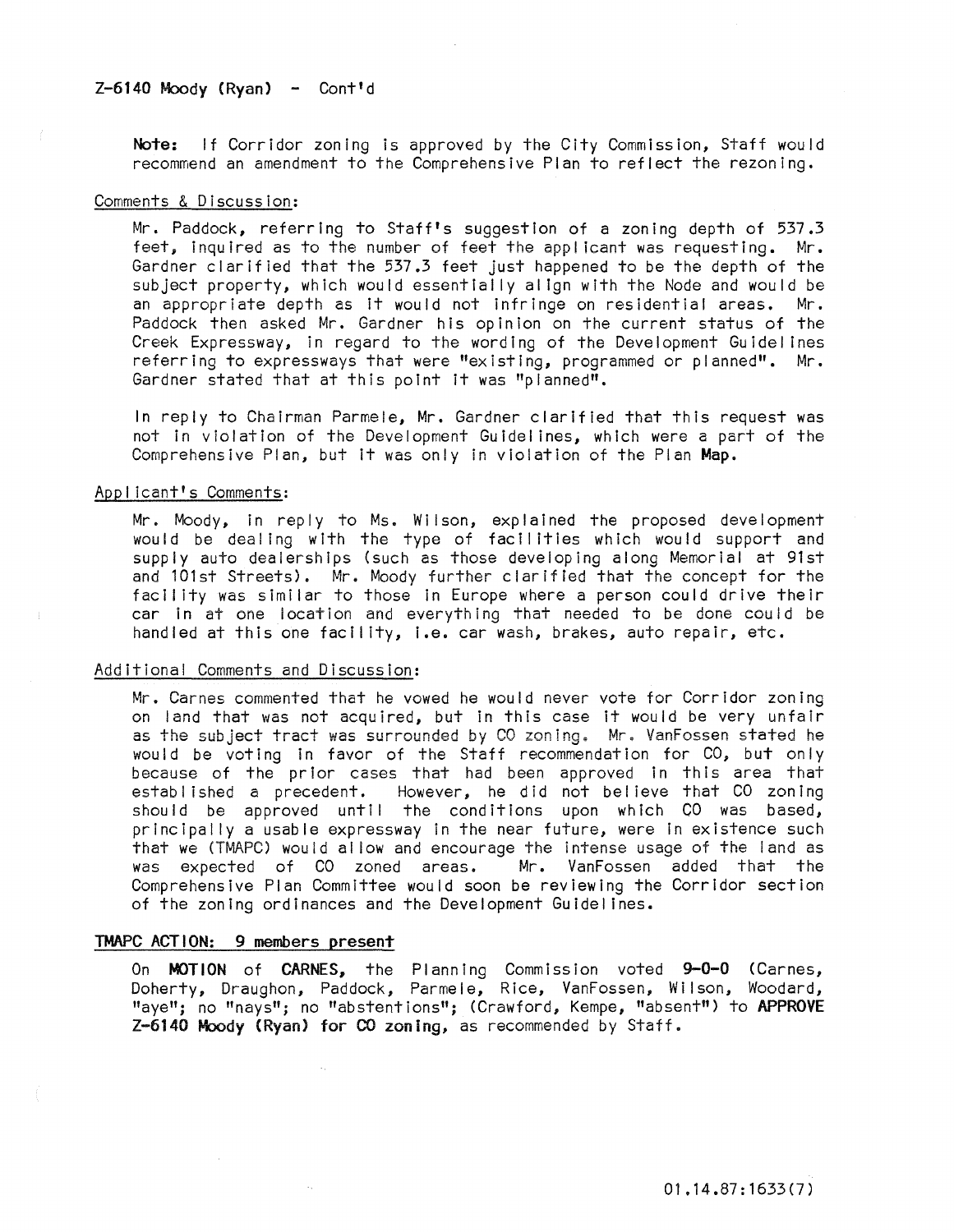### $Z-6140$  Moody (Ryan) - Cont'd

## Legal Description:

Commencing at the NE/c of the NE/4 of the SE/4, Section 23, T-18-N, R-13-E, Tulsa County, Oklahoma; thence S 88°45'34" W a distance of 120.0' to the POB; thence S 01°07'48" E along the west right-of-way line of Highway 64 a distance of 370.0'; thence S 88°45'34" W a distance of 417.30'; thence N 01°07'48" W a distance of 370.0'; thence N 88°45'34" E a distance of 417.30' to the POB.

#### \* \* \* \* \* \* \*

Appl icatlon No.: Z-6141 Appl icant: Cleverdon (Benten) Location: 13100 Block of East 11th Street Size of Tract: 1.59 acres, approximate

Present Zoning: CS & RS-2 Proposed Zoning: CG

Date of Hearing: January 14, 1987 Presentation to TMAPC by: Mr. Richard Cleverdon, 114 East 8th Street, 6th Fl

### Relationship to the Comprehensive Plan:

The District 17 Plan, a part of the Comprehensive Plan for the Tulsa Metropolitan Area, designates the subject property Medium Intensity - No Specific Land Use.

According to the "Matrix Illustrating District Plan Map Categories Relationship to Zoning Districts," the requested CG District Is not In accordance with the Plan Map.

#### Staff Recommendation:

Site Analysis: The subject tract is approximately 1.59 acres In size and located at the southeast corner of East 11th Street South and South 131st East Avenue. It is nonwooded, flat, vacant, and is zoned CS and RS-2.

Surrounding Area Analysis: The tract is abutted on the north by an auto parts store and a pawn shop zoned CS, on the east by an auto repair facility zoned CS, on the south by single-family residences zoned RS-2, and on the west by what appears to be office use zoned CS.

Zoning and BOA Historical Summary: A mixture of commercial designations has been permitted along East 11th Street South. At the southwest corner, commercial zoning extends 350 feet south of the centerline of East 11th Street.

Conclusion: Although CH zoning has been given in the immediate area of the subject tract, Staff notes that the adjacent area has developed to a much lower Intensity than CH zoning would permit. Staff can support commercial zoning on the entire tract, but not the requested CG due to the type of uses permitted In that dIstrict and the abutting residential single-famIly area to the south.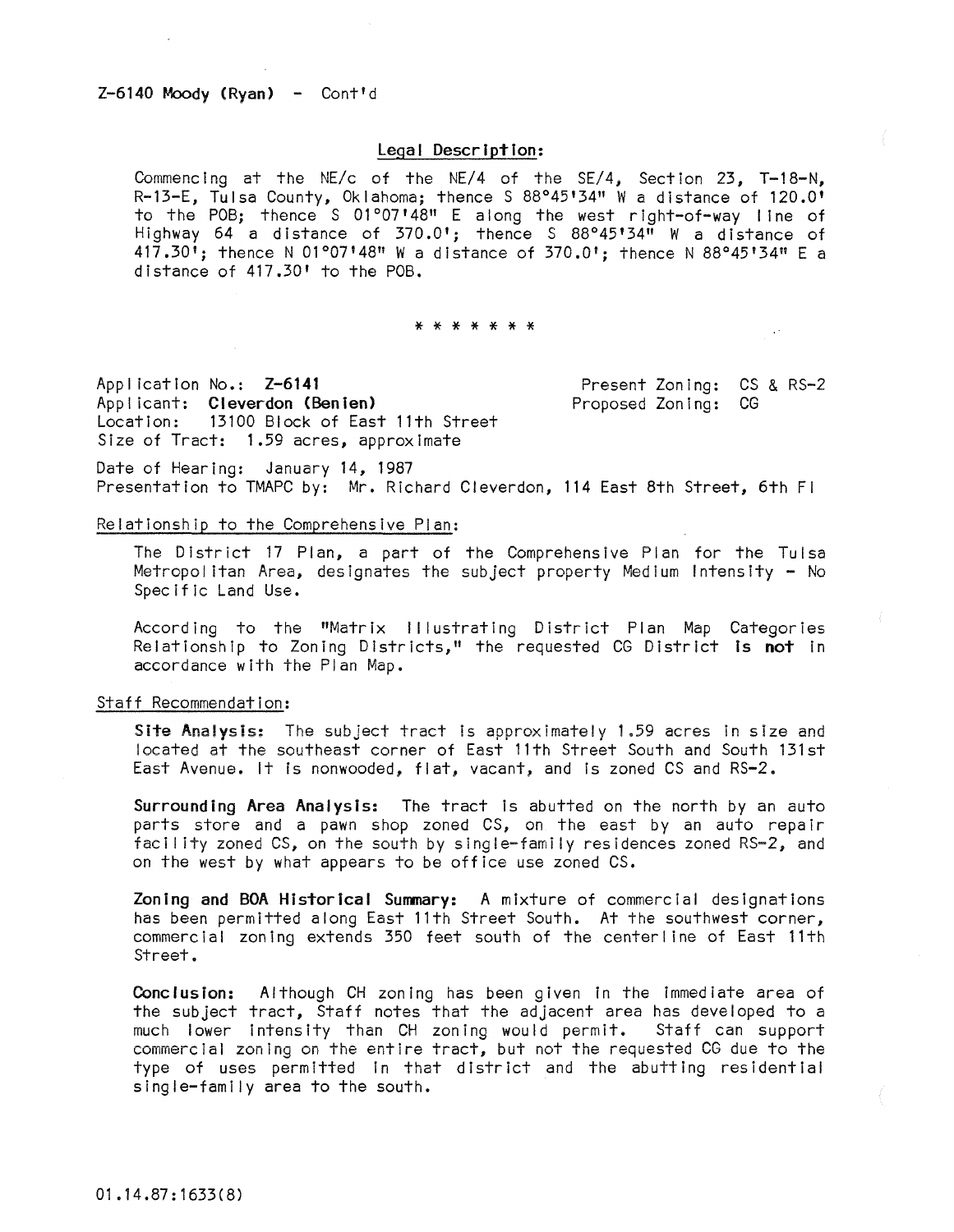## $Z-6141$  Cleverdon (Benien) - Cont'd

Therefore, based on the Comprehensive Plan and existing zoning patterns in the area, Staff recommends DENIAL of the requested CG zoning and APPROVAL of CS zoning In the alternative.

### Comments & Discussion:

Mr. Gardner commented that there were certain uses in the CG category that could be approved by the BOA with a Special Exception, and that was Staff's recommendation. Mr. Paddock Inquired as to how to about amending or changing the zoning so the CH District in the area would no longer appear on the map. Mr. Gardner stated that this was a policy decision by the City Commission and the TMAPC in 1970, and he briefed the Commission on the history of this decision. Mr. Gardner advised that the only way the Commission could withdraw this zoning on the map would be to file a rezoning application.

Ms. Wilson inquired if the CS zoning, as recommended by Staff, would permit the trucking business or would the applicant need BOA approval. Mr. Gardner advised that it would depend on the type of trucking business.

# Applicant's Comments:

Mr. Cleverdon stated the purpose of the appl ication was to have a single zoning classification on the subject tract, which was under contract for sale. He advised the prospective buyer wished to have uniform zoning. Mr. Cleverdon, in response to Chairman Parmele, stated the CS zoning as recommended by Staff, would meet their requirements and he had no objection.

# Interested Parties:

Ms. Wise, 1145 South 131st East Avenue, stated concern about protecting the neighborhood against noise and, until it was known what the applicant had In mind for development, she was not sure whether she objected or not. She stated she hoped that, whatever was intended, it would not be harmful to the neighborhood, and she assumed that the applicant understood he would have to extend the sewers. In reply to Mr. VanFossen, Ms. Wise stated she understood that CS zoning was the lightest zoning and she really did not object to this, but any heavier zoning would be objectionable.

### Additional Comments and Discussion:

Ms. Wilson confirmed with Staff that CS zoning would be in accordance with the Plan Map. Mr. Gardner, referring to the zoning map, pointed out the depth of the property immediately west was CS to the same depth of the subject tract.

## TMAPC ACTION: 10 members present

On MOTION of CARNES, the Planning Commission voted 9-0-1 (Carnes, Doherty, Draughon, Paddock, Parmele, Rice, VanFossen, Wilson, Woodard, "aye"; no "nays"; Kempe, "abstaining"; (Crawford, "absent") to APPROVE Z-6141 Cleverdon (Benien) for CS zoning, as recommended by Staff.